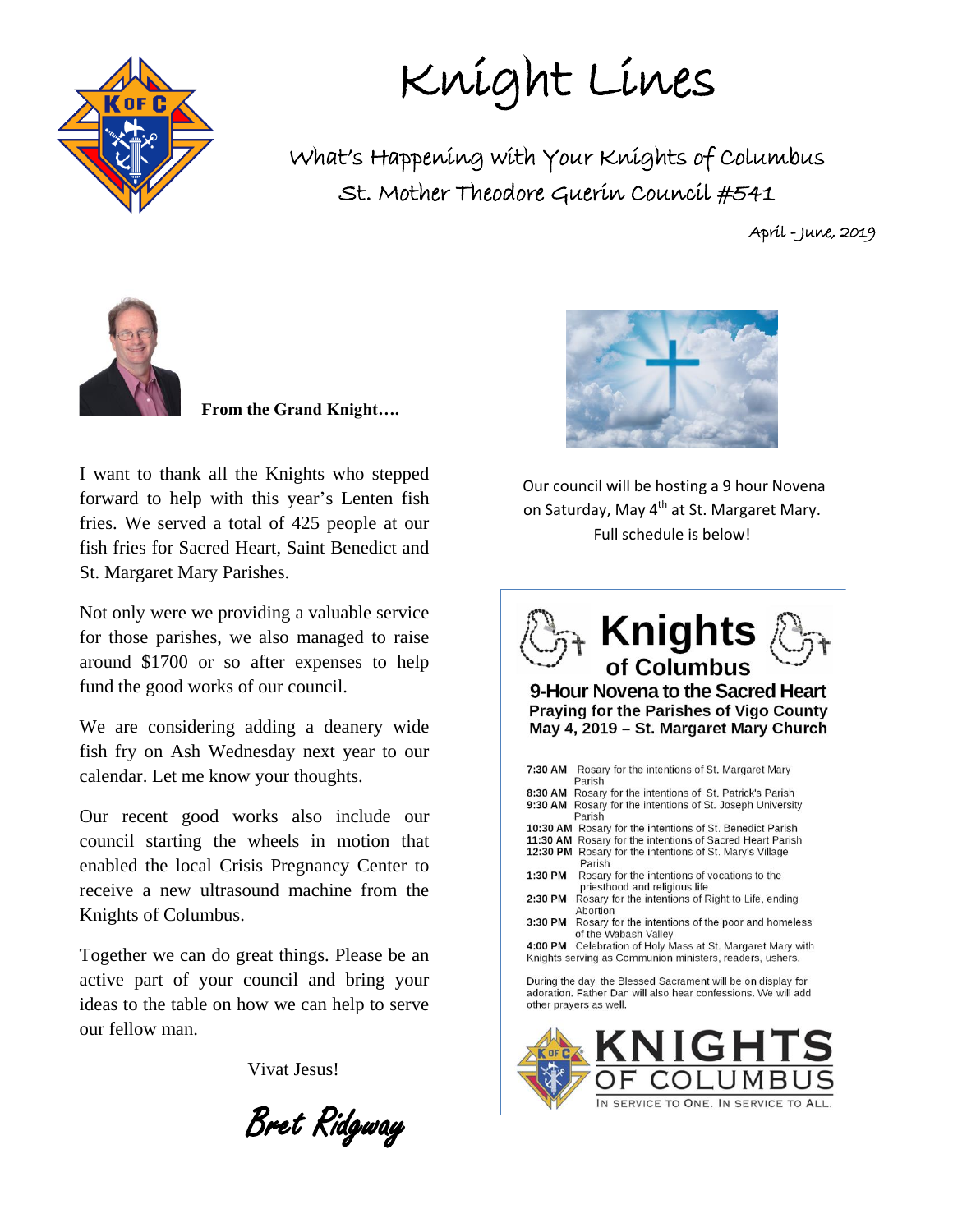#### **Your 2018 – 2019 St. Mother Theodore Guerin Council #541 Officers**



Council #541 elections for officers for the 2019 – 2020 fraternal year are this quarter. If you're interested in taking a more active role in your council we suggest you run for an office position. For a description of the listed responsibilities of each officer go to: [https://www.kofc.org/un/en/resources/officers/leade](https://www.kofc.org/un/en/resources/officers/leadership_resources.pdf) [rship\\_resources.pdf](https://www.kofc.org/un/en/resources/officers/leadership_resources.pdf)



Our Knights are active in our Parishes. Here, K of C 541 Knights Joseph Justice and Ramon de la Cruz are ready to help with Mass at St. Joseph University Parish



Grand Knight Bret Ridgway helps lead the 2019 St. Patrick's Day Parade



Grand Knight Bret Ridgway



Treasurer Terrell Butler



Chancellor Sean Cramer





Trustee – 1st Year Bob Flott



Trustee  $-2<sup>nd</sup>$  Year Tony Peterson



Friar Savio Manavalan



Deputy Grand Knight David Gorrell



Financial Secretary Ryan Loftus



Recorder Mark Monahan



Inside Guard Phil Brown



Outside Guard Mike Brown



Trustee  $-3<sup>rd</sup>$  Year Marty



 Advocate Andy Pfister



The Knights served 425 people at this year's fish fries



Ryan Loftus gets some great fish as Nick Solum, Marty Storey and Jerry Thais man the serving line

Warden Jason Cooper

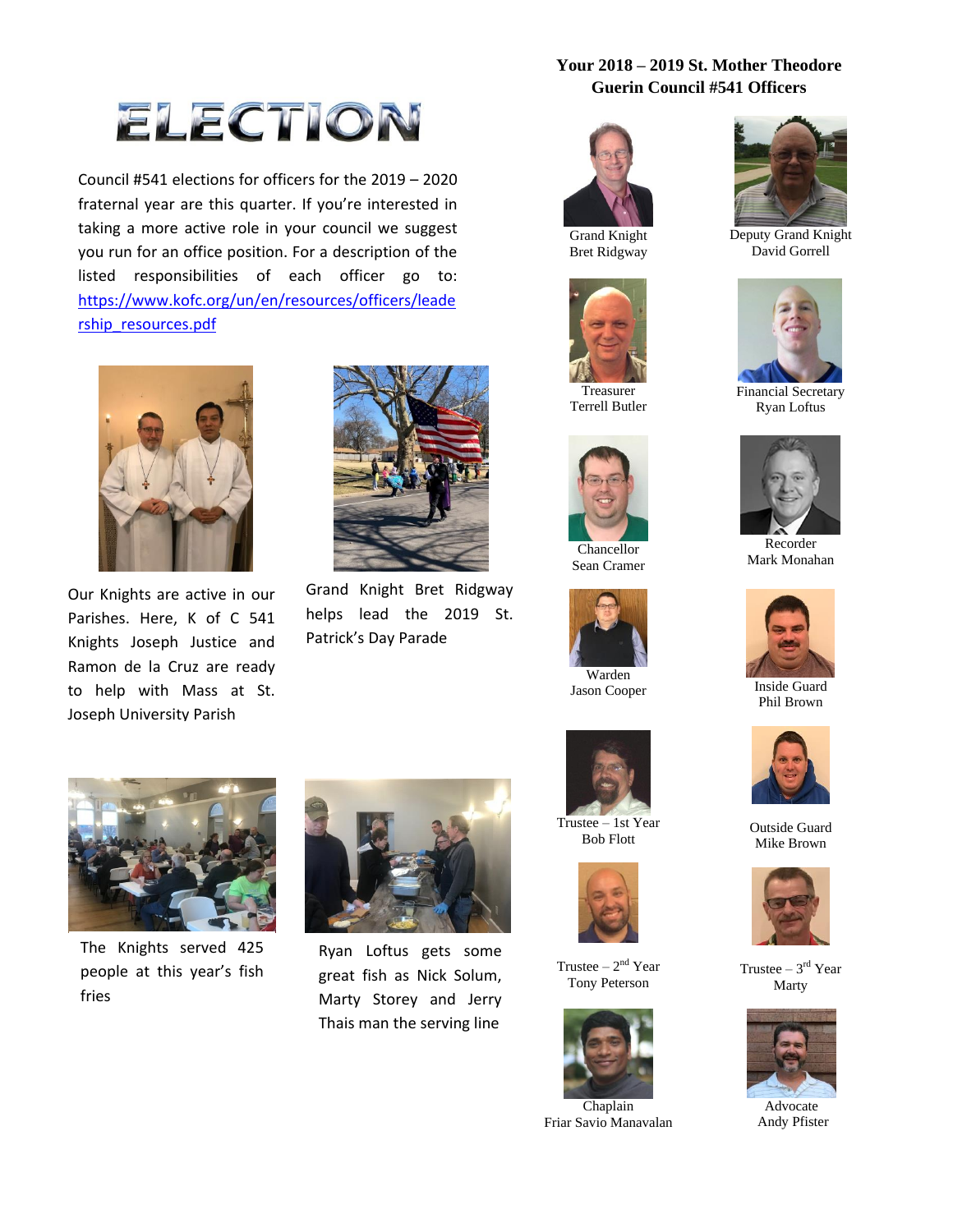# **2nd Quarter 2019 Calendar of Events**

### **April 2019**

|    | Business Meeting       | $\overline{2}$<br>$4th$ Degree in<br>Linton | 3<br>Soup Kitchen         | 4  | 5<br>Fish Fry - SMM | O                             |
|----|------------------------|---------------------------------------------|---------------------------|----|---------------------|-------------------------------|
| 7  | 8                      | 9<br><b>CPC</b> Dinner                      | <b>10</b><br>Soup Kitchen | 11 | 12                  | 13<br>Habitat for<br>Humanity |
| 14 | 15<br>Social Gathering | 16                                          | 17<br>Soup Kitchen        | 18 | 19                  | 20                            |
| 21 | 22                     | 23                                          | 24<br>Soup Kitchen        | 25 | 26                  | 27<br>St. Joe<br>Spring Fling |
| 28 | 29                     | 30                                          |                           |    |                     |                               |

### **May 2019**

|    |                              |    | Soup Kitchen<br>4 <sup>th</sup> Degree | $\overline{2}$   | $\overline{\mathbf{3}}$ | 4<br>9 Hour<br>Novena |
|----|------------------------------|----|----------------------------------------|------------------|-------------------------|-----------------------|
| 5  | 6<br><b>Business Meeting</b> | 7  | 8<br>Soup Kitchen                      | $\boldsymbol{Q}$ | 10                      | 11                    |
| 12 | 13                           | 14 | 15<br>Soup Kitchen                     | 16               | 17                      | 18                    |
| 19 | 20<br>$1st$ Degree           | 21 | 22<br>Soup Kitchen                     | 23               | 24                      | 25                    |
| 26 | 27                           | 28 | 29<br>Soup Kitchen                     | 30               | 31                      |                       |

#### **June 2019**

| $\mathbf{2}$     | 3<br><b>Business Meeting</b> | $\overline{\mathbf{4}}$ | э<br>Soup Kitchen<br>$4th$ Degree | $\mathbf{6}$ | 7  | 8  |
|------------------|------------------------------|-------------------------|-----------------------------------|--------------|----|----|
| $\boldsymbol{q}$ | 10                           | 11                      | 12<br>Soup Kitchen                | 13           | 14 | 15 |
| 16               | 17<br>Social Gathering       | 18                      | 19<br>Soup Kitchen                | 20           | 21 | 22 |
| 23/30            | 24                           | 25                      | 26<br>Soup Kitchen                | 27           | 28 | 29 |

**Be Sure to Check our Online Calendar of Events for More Details on Anything Listed on this Calendar**

#### **THKofC541.com**